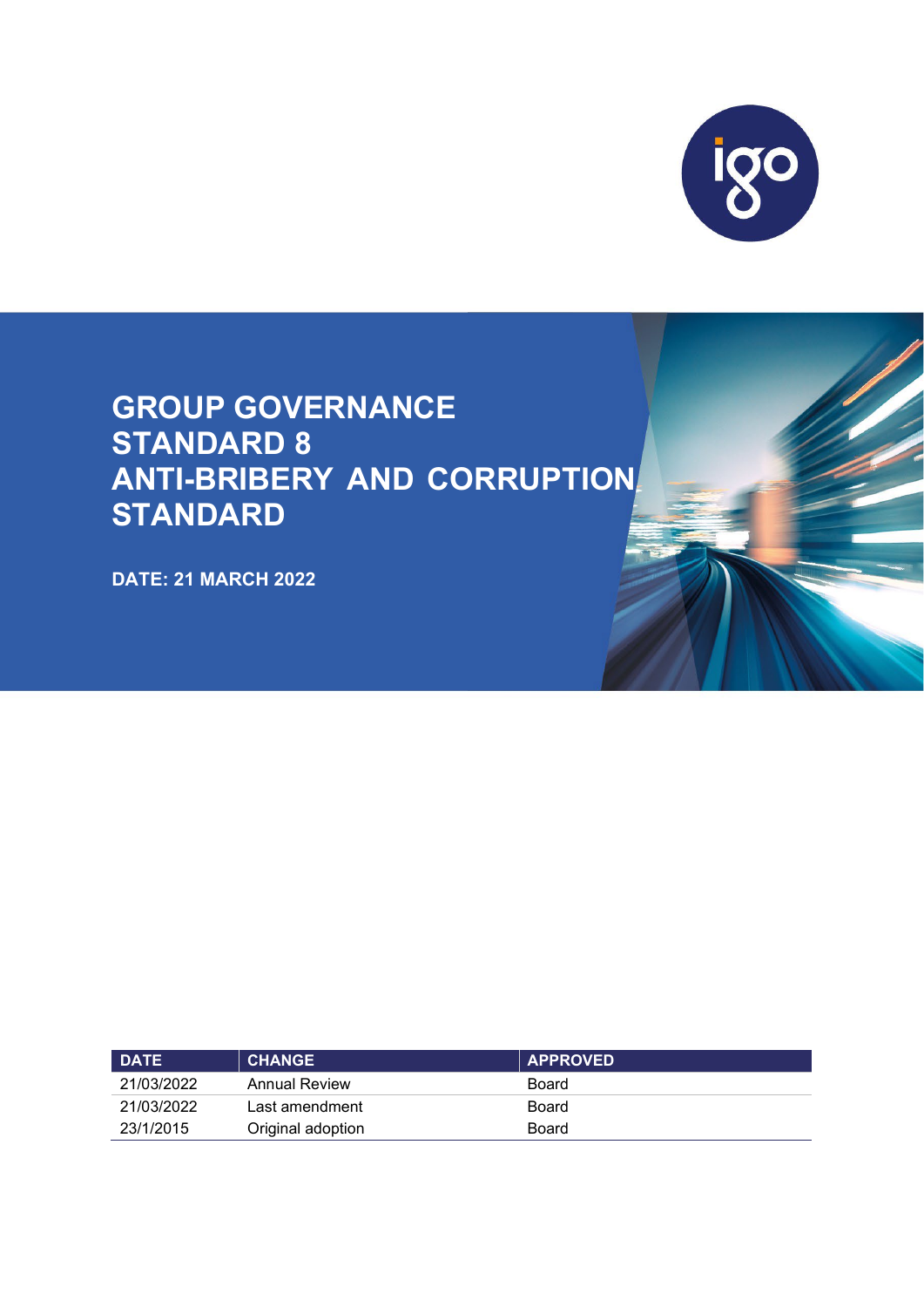

# **TABLE OF CONTENTS**

| 1.                        |                                 |  |
|---------------------------|---------------------------------|--|
| 2.                        |                                 |  |
| 3.                        |                                 |  |
|                           | 3.1<br>3.2<br>3.3<br>3.4<br>3.5 |  |
| $\overline{\mathbf{A}}$ . |                                 |  |
|                           | 4.1<br>4.2<br>4.3<br>4.4<br>4.5 |  |
| 5.                        |                                 |  |
| 6.                        |                                 |  |
| $\overline{7}$ .          |                                 |  |
| 8.                        |                                 |  |
| 9.                        |                                 |  |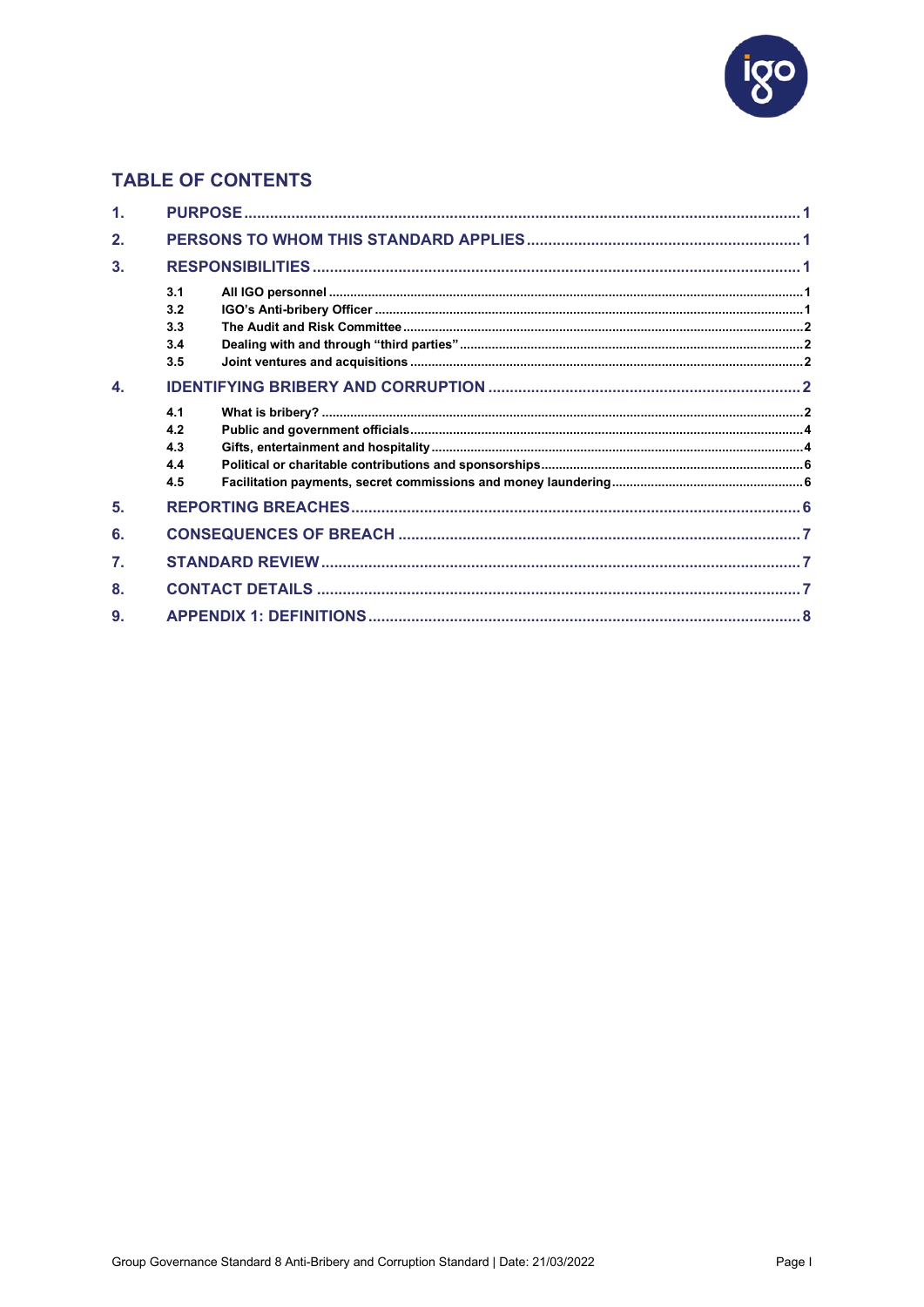

## <span id="page-2-0"></span>**1. PURPOSE**

IGO Limited (**IGO** or the **Company**) and IGO group companies (the Group), has a strict policy of zero tolerance for bribery and corruption, in any form, within its business. At IGO we have an expectation that all our people act fairly, honestly, transparently and with accountability.

The purpose of this Standard is to promote the high standards of behaviour we expect from our people and full compliance with IGO's Code of Conduct and the anti-bribery and corruption laws that apply to IGO's business in or outside of Australia.

## <span id="page-2-1"></span>**2. PERSONS TO WHOM THIS STANDARD APPLIES**

This Standard applies to all directors, full-time, part-time and casual employees of the Group together with agents, suppliers, contractors, business partners and any other party acting for or representing any of the Group (each being **IGO Personnel**).

## <span id="page-2-2"></span>**3. RESPONSIBILITIES**

## <span id="page-2-3"></span>**3.1 All IGO Personnel**

#### **DETECT – PREVENT – REPORT**

- **Training**: Complete mandatory induction training on this Standard and regular training updates on how to implement and adhere to this Standard.
- **Compliance**: Understand and comply with this Standard and all applicable laws, including requirements for dealing with third parties, and follow the reporting requirements set out in this Standard. Avoid any activity that might lead to, or suggest, a breach of this Standard.
- **Communicate**: Convey IGO's prohibition on bribery and corruption to all IGO Personnel
- **Report**: Be vigilant and raise concerns regarding red flags, actual or suspected unethical, improper, unlawful or undesirable conduct, bribery or corruption with IGO's Anti-bribery Officer.

#### <span id="page-2-4"></span>**3.2 IGO's Anti-bribery Officer**

Administer, monitor and apply this Standard and the IGO anti-bribery and anti-corruption implementation, monitoring and review program, including providing quarterly bribery and corruption reports to the Audit and Risk Committee and annual reports to the Board.

Any material breaches of this Standard will be immediately reported to the Audit and Risk Committee.

The Company has appointed the Company Secretary as IGO's Anti-bribery Officer.

Where a report of suspected bribery or corruption could be material or potentially involves a breach of any law, then the matter will be immediately referred to the Chair of the Audit and Risk Committee. A report will also be referred directly to the Chair of the Audit and Risk Committee if the bribery and corruption is about a Company Secretary or the Managing Director.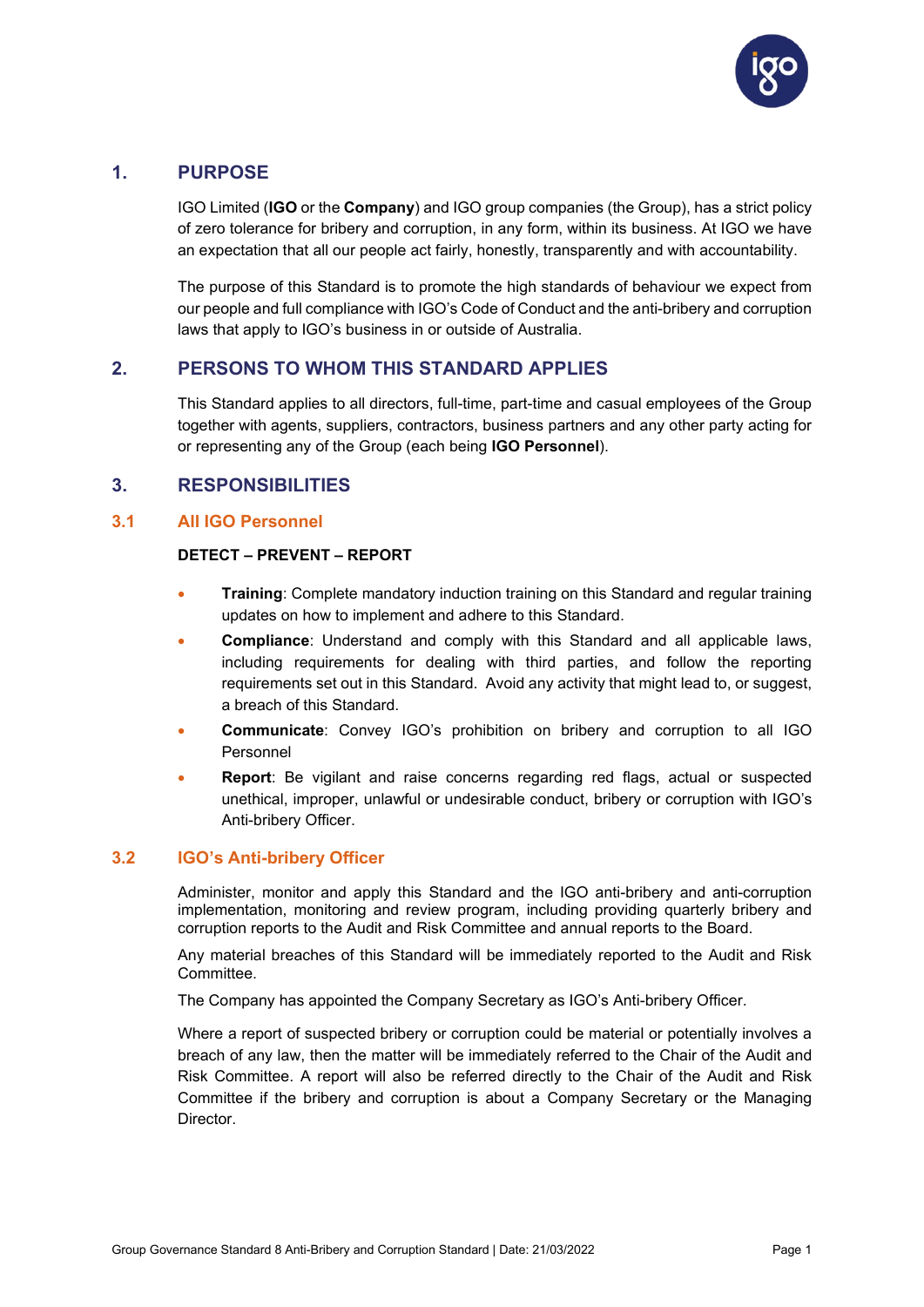

## <span id="page-3-0"></span>**3.3 The Audit and Risk Committee**

The Audit and Risk Committee, through Internal Audit, will conduct compliance checks/audits if deemed necessary on a risk-based approach to ensure compliance with this Standard.

## <span id="page-3-1"></span>**3.4 Dealing with and through "third parties"**

"Third party" means any individual or organisation with whom IGO Personnel come into contact during the course of their employment or business relationships on behalf of IGO, and includes actual and potential clients, customers, suppliers, joint venture partners, contractors, agents, intermediaries, consultants, distributors, business contacts, advisers, and government and public bodies.

When IGO proposes to engage a third party to act for or on behalf of IGO, it must implement appropriate controls to ensure that the actions of the third party will not adversely affect IGO. Third parties that pose particular risk of breaching anti-bribery laws include those that operate in developing or emerging economies, and those involved in negotiating any business arrangements or transactions with the public or private sector on behalf of IGO in any country (including bidding for tenders, negotiating supply contracts, arranging leases/licenses or providing transportation or customs clearance).

IGOs minimum requirements for the procurement of goods and services, and the management of the associated contracts can be found in IGO's Common Management System Standard 9 – Contractor Management and Procurement.

#### <span id="page-3-2"></span>**3.5 Joint ventures and acquisitions**

IGO is involved in a number of joint venture arrangements. Where IGO effectively controls a joint venture, that joint venture entity must comply with this Standard. Additionally, where it is not in effective control of a joint venture, IGO is committed to exercising its influence to assist the joint venture entity to avoid improper conduct.

Where a joint venture partnership is proposed, a due diligence report must be completed before entering into contractual relations. If any issues of concern or 'red flags' are identified by this due diligence, the legal team must be informed immediately. Contracts with proposed joint venture partners must include standard terms concerning the issues addressed by this Standard. Relationships with joint venture partners need to be the subject of ongoing monitoring and any IGO personnel engaged with a joint venture partner should pay attention to signs of improper conduct, and voice or report concerns where appropriate.

On acquisitions, IGO must conduct and keep detailed records of anti-bribery due diligence investigations on any proposed merger or acquisition target prior to entering into contractual arrangements with the entity concerned.

## <span id="page-3-3"></span>**4. IDENTIFYING BRIBERY AND CORRUPTION**

Bribery and corruption can take many forms. It is important that IGO Personnel understand where risks may arise. If anyone is unsure whether a particular act constitutes bribery or corruption, or has any other queries, they should ask the Anti-bribery Officer.

#### <span id="page-3-4"></span>**4.1 What is bribery?**

Bribery is the act of offering, promising, giving or accepting a benefit (monetary or nonmonetary) with the intention of influencing a person who is otherwise expected to act in good faith or in an impartial manner, to do or omit to do anything in the performance of their role or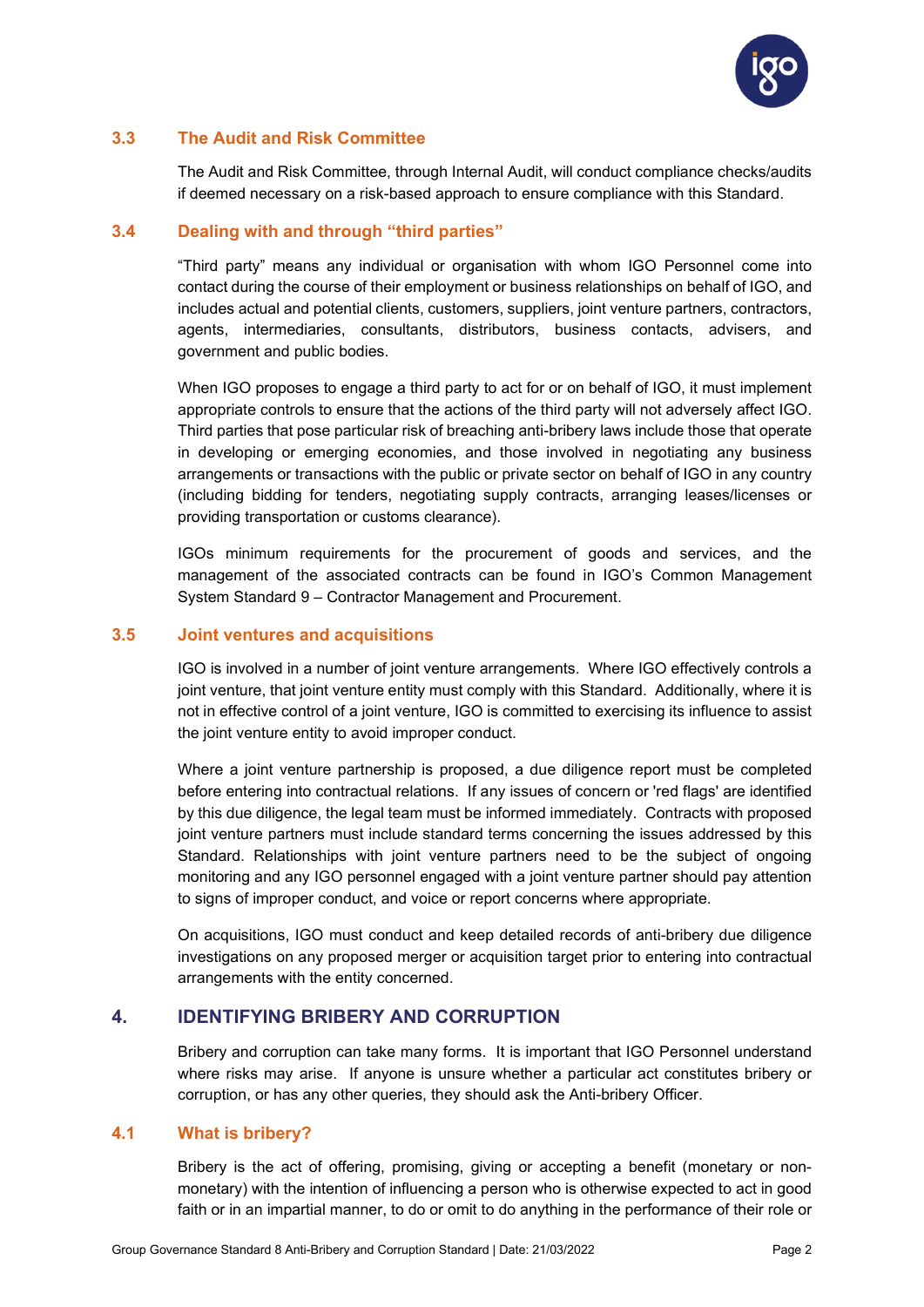

function, in order to provide the Group with business or any other advantage that is not legitimately due.

Bribery can be both direct and indirect, and includes:

- procuring an intermediary or an agent to make an offer which constitutes a bribe to another person; or
- making an offer which constitutes a bribe to an associate of a person who is sought to be influenced.

Whether the payee or recipient of the act of bribery or corruption works in the public or private sector is irrelevant. It is also irrelevant if the bribe is accepted or ultimately paid. Merely offering the bribe will usually be sufficient for an offence to be committed.

#### **Potential Red Flags**

The following is a list of bribery and corruption 'red flags' that may arise during the course of working for or providing services to IGO – it is not intended to be exhaustive.



You learn that a third party engages in, or has been accused of engaging in, improper business practices.



You learn that a third party has a reputation for paying bribes or requiring that bribes are paid to them.



A third party insists on receiving a commission or fee payment before committing to sign up to a contract with IGO or carrying out a government function or process for IGO.



A third-party requests payment in cash and/or refuses to sign a formal commission or fee agreement, or to provide an invoice or receipt for a payment made.



A third-party requests that payment is made to a country or geographic location different from where the third-party resides or conducts business.



A third-party requests an unexpected additional fee or commission to "facilitate" a service.



A third-party demands lavish entertainment or gifts before commencing or continuing contractual negotiations or provision of services.



You learn that a colleague has been taking out a particular supplier for very expensive and frequent meals.



A third-party requests that a payment is made to "overlook" potential legal violations.



A third-party requests that IGO Personnel provide employment or some other advantage to a friend or relative, or offers the same.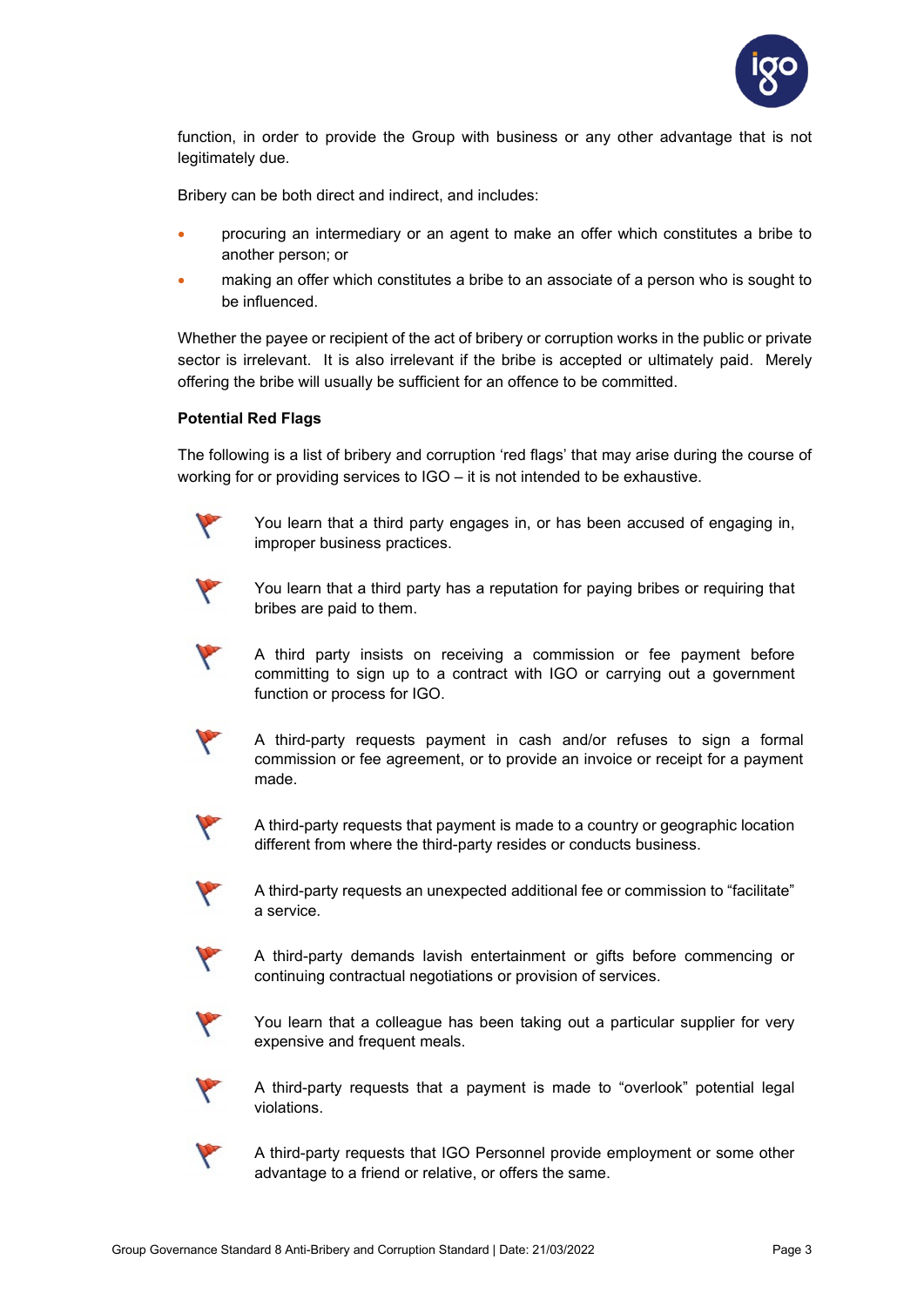

You receive an invoice from a third-party that appears to be non-standard or customised.



Y

A third-party insists on the use of side letters or refuses to put terms agreed in writing.

A third-party requests or requires the use of an agent, intermediary, consultant, distributor or supplier that is not typically used by or known to IGO.



You are offered an unusually generous gift or offered lavish hospitality by a third party.



A proposed loan is not on ordinary commercial terms, or you are unsure of the use of funds.



There is a suggestion of reciprocal favours as part of a business relationship.

#### **Other Circumstances**

The following is a list of other circumstances which may involve bribery and corruption that may arise during the course of working for or providing services to IGO. The list is not intended to be exhaustive.

#### <span id="page-5-0"></span>**4.2 Public and government officials**

It is IGO's policy that gifts, entertainment or hospitality must not be offered to, or accepted from, public or government officials or their associates (including politicians or political parties), without the prior approval of the Anti-bribery Officer. This includes the payment of travel and travel related expenses for government officials (unless such payment has been approved by the Managing Director).

#### <span id="page-5-1"></span>**4.3 Gifts, entertainment and hospitality**

#### **May be OK**

IGO recognises that accepting or offering gifts, entertainment or hospitality of moderate value is customary and in accordance with local business practice.

The practice of giving business gifts and taking part in corporate entertainment or hospitality events varies between countries, regions and industries, and what may be normal and acceptable in one may not be in another. It is a matter to be approached conservatively and prudently by IGO Personnel.

It is IGO's policy that the offer or acceptance of gifts, entertainment or corporate hospitality is not prohibited where:

it is done for the purpose of general relationship building only, and given or received in good faith without expecting any benefit in return, which may include meals with commercial associates which are reasonable having due regard for the context, venue, business discussed and attendees;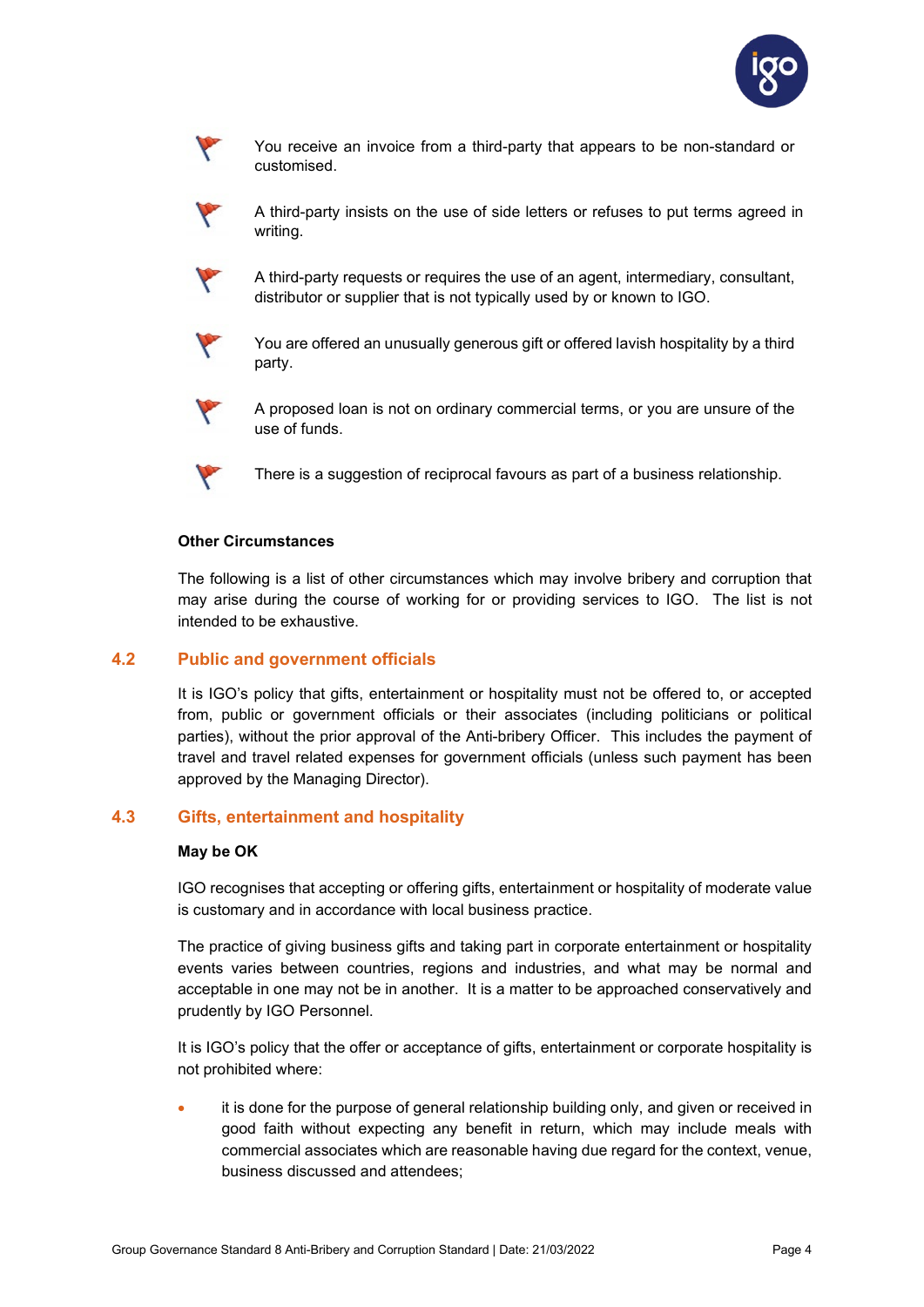

- it is for a legitimate business purpose, and cannot reasonably be construed as an attempt to improperly influence the performance of the role or function of the recipient;
- it complies with the local law;
- it is given in an open and transparent manner;
- it does not include cash, loans or cash equivalents (such as gift certificates or vouchers), and is tasteful, decent and consistent with generally accepted standards for professional courtesy;
- it complies with the financial limit on gifts, entertainment or hospitality that may be accepted or offered that has been set by the Managing Director (see table below);
- it is otherwise consistent with IGO policies, and of a nature, value and frequency appropriate to the occasion; and
- if in excess of the reportable gift, entertainment or hospitality threshold that has been set by the Managing Director, it has been pre-approved and recorded in accordance with the requirements of this Standard.

| <b>Gifts Received/Given</b>                           | <b>Entertainment Received/Given</b>                                          |
|-------------------------------------------------------|------------------------------------------------------------------------------|
| Up to A\$100 - No notification or pre-                | Up to A\$100 - No notification or pre-<br>approval                           |
| approval<br>Over A\$100 Pre-approval and notification | Over A\$100 but under A\$500 - No pre-<br>approval but notification required |
| required                                              | Over A\$500 Pre-approval and notification<br>required                        |

\* pre-approval by General Manager of relevant business unit or Department Manager

#### **Prohibited**

IGO prohibits the offering or acceptance of gifts, entertainment or hospitality in circumstances which could be considered to give rise to undue influence.

If you are uncertain whether it is appropriate to offer or receive gifts, entertainment or hospitality in any particular circumstance, you should speak with your supervisor, manager or IGO's Anti-bribery Officer.

#### **Gifts, Entertainment and Hospitality Register**

IGO Personnel who receive a gift or accept entertainment or hospitality with a value in excess of the reportable gift, entertainment or hospitality threshold must immediately report it to the Anti-bribery Officer who will record the gift in the relevant register. It may be a breach of this Standard if gifts, invitations or hospitality are provided to a single individual or part of the business/organisation on multiple occasions. It may also be a breach of this Standard if gifts, entertainment or hospitality that would normally be appropriate are received in a context that makes them inappropriate (e.g. the provider of the gift is in the middle of a competitive tender process with IGO).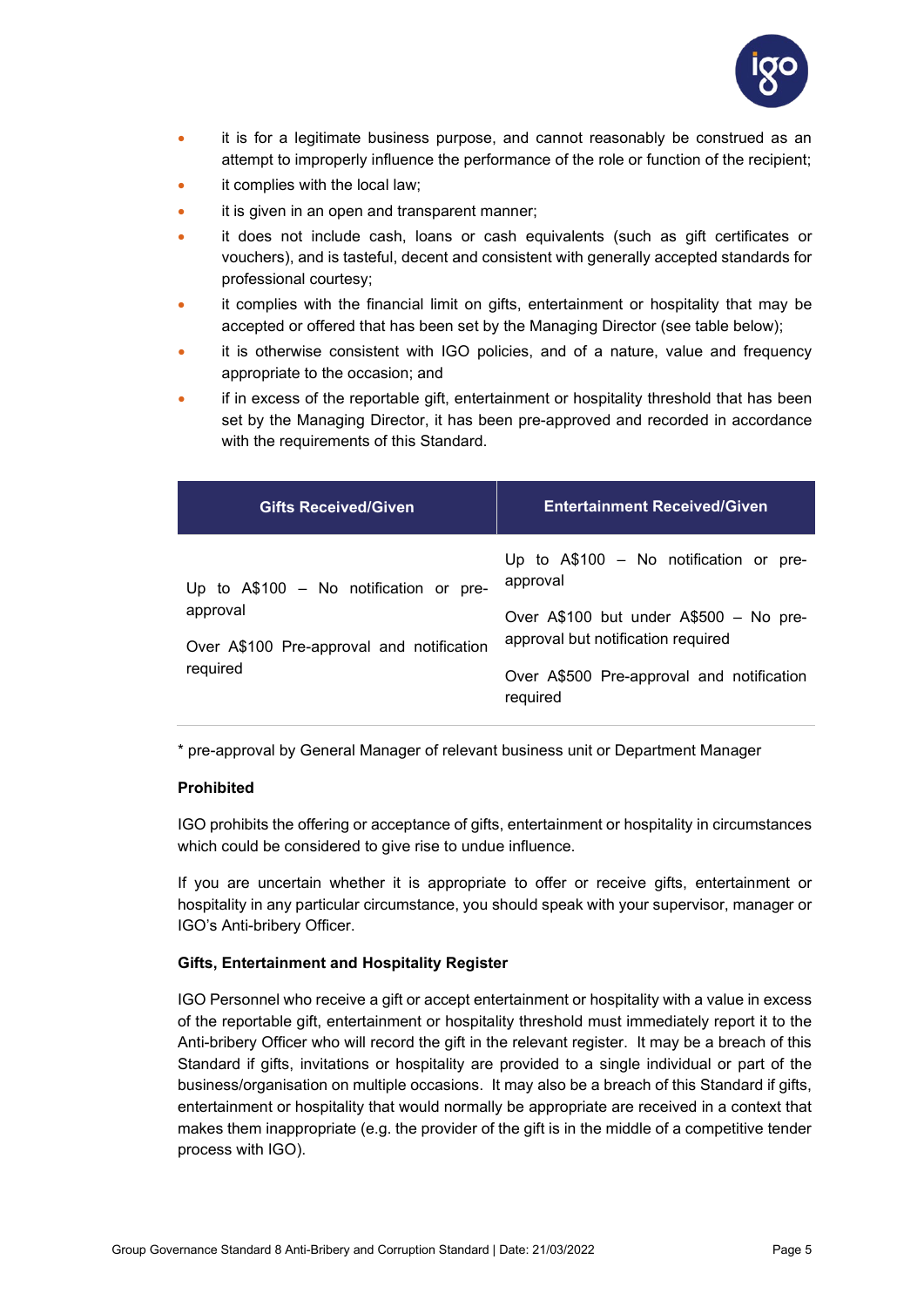

#### **Monitoring**

The Gift and Hospitality Register will be monitored by IGO's Anti-bribery Officer and a report on the registers will be provided annually to the Audit & Risk Committee.

## <span id="page-7-0"></span>**4.4 Political or charitable contributions and sponsorships**

IGO Personnel are prohibited from making donations to political parties, organisations, incumbents, candidates or any public official on behalf of IGO unless authorised by the IGO Board and disclosed as required by law and recorded in IGO accounts.

IGO recognises that there may be circumstances where IGO Personnel attend events organised by a political party or a third party organisation which give access to political figures that may allow IGO representatives to discuss matters concerning the business and/or mining industry. In all such instances, attendance at said events must be approved by the Managing Director, or if it is the Managing Director attending the Chair of the IGO Board.

All donations and sponsorships shall be made in accordance with IGO's Group Community Standard 1 – Corporate Giving.

### <span id="page-7-1"></span>**4.5 Facilitation payments, secret commissions and money laundering**

#### **Facilitation payments**

The payment of facilitation payments is a statutory offence in most jurisdictions. Such payments are difficult to monitor and sometimes there is ambiguity as to whether such payments are legal or constitute bribes (depending on the country and governing legislation in which the conduct occurs). Consequently, IGO personnel are prohibited from offering or giving facilitation payments.

#### **Secret commissions**

Secret commissions are also prohibited. Secret commissions typically arise where a person or entity (such as an employee of IGO) offers or gives a commission to an agent or representative of another person (such as a customer of IGO) which is not disclosed by that agent or representative to their principal. Such a payment is made as an inducement to influence the conduct of the principal's business.

#### **Money laundering**

Money laundering is also prohibited. Money laundering is the process by which a person or entity conceals the existence of an illegal source of income and then disguises that income to make it appear legitimate.

## <span id="page-7-2"></span>**5. REPORTING BREACHES**

IGO is committed to creating and maintaining an open working environment in which IGO personnel can raise concerns regarding actual or suspected unethical, unlawful or undesirable conduct, reporting their concerns freely and without fear of reprisal or intimidation.

If you are uncertain about the nature of the conduct, it is recommended you speak with your supervisor, manager or IGO's Anti-bribery Officer.

Actual or suspected breaches of this Standard should be reported to IGO's Anti-bribery Officer. IGO personnel who wish to raise a concern anonymously can do so in line with the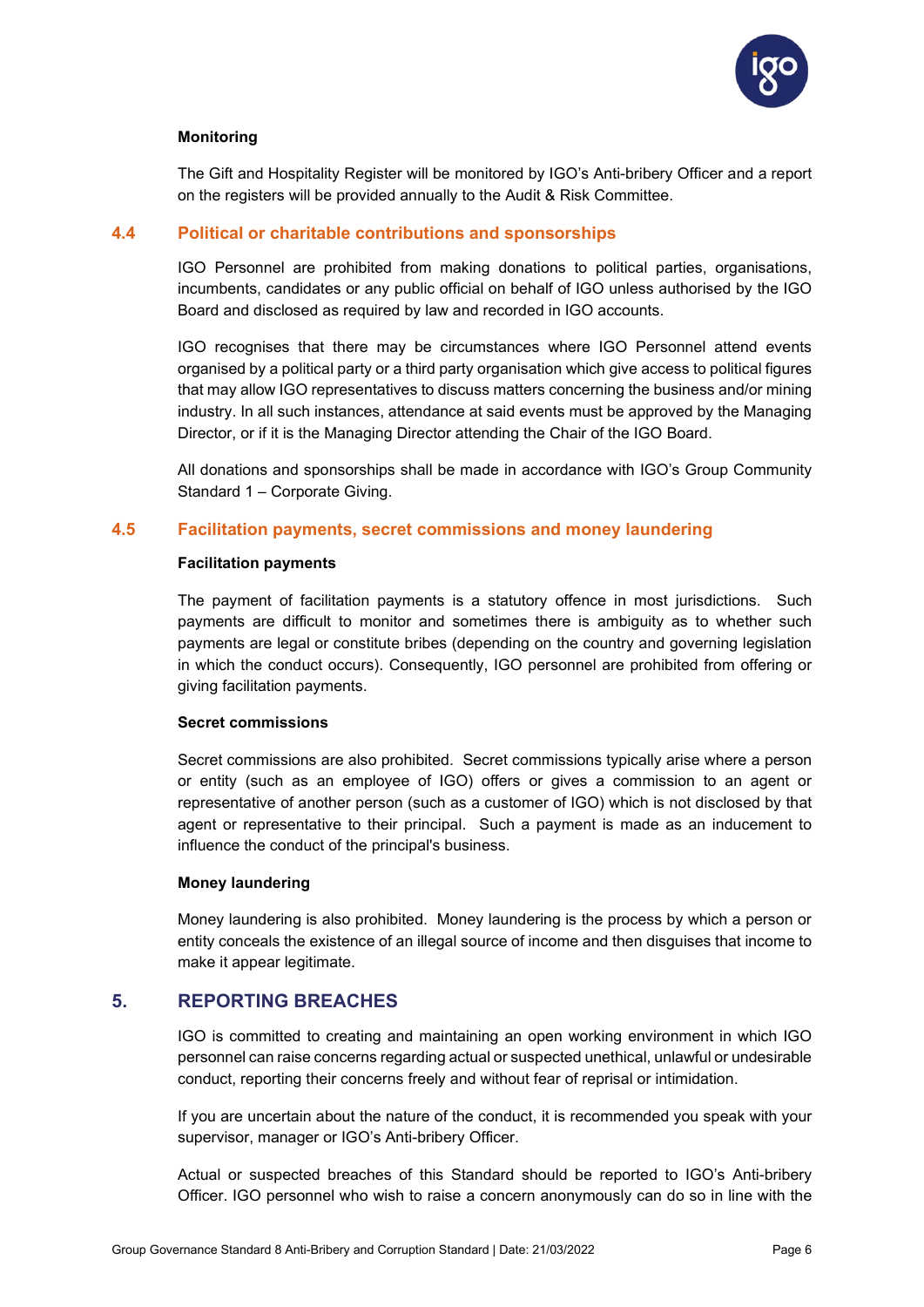

Company's Group Governance Standard 5 – Speak Up Standard. All safeguards in terms of confidentiality and the ongoing support and protection of the Company provided for in that Standard will apply in these circumstances.

Any reports of actual or suspected bribery and corruption will be treated seriously and be the subject of an investigation as soon as possible after the matter has been reported.

## <span id="page-8-0"></span>**6. CONSEQUENCES OF BREACH**

Breach of this Standard by IGO personnel will be regarded as serious misconduct, leading to disciplinary action which may include termination of employment. The matter may also, depending on the circumstances, be referred to law enforcement agencies. Breach of this Standard may also expose an individual to criminal and civil liability and could result in imprisonment or in the imposition of a significant financial penalty.

## <span id="page-8-1"></span>**7. STANDARD REVIEW**

This Standard will be reviewed annually by the IGO Board of Directors or its delegated corporate governance committee to check that it is operating effectively and assess what changes may be required.

## <span id="page-8-2"></span>**8. CONTACT DETAILS**

If you have any questions, concerns or feedback about this Standard, you should contact the Company Secretary at: IGO Limited, PO Box 496, South Perth, WA 6151.

Phone: 08 9238 8300 Email: contact@igo.com.au, Attention: the Company Secretary.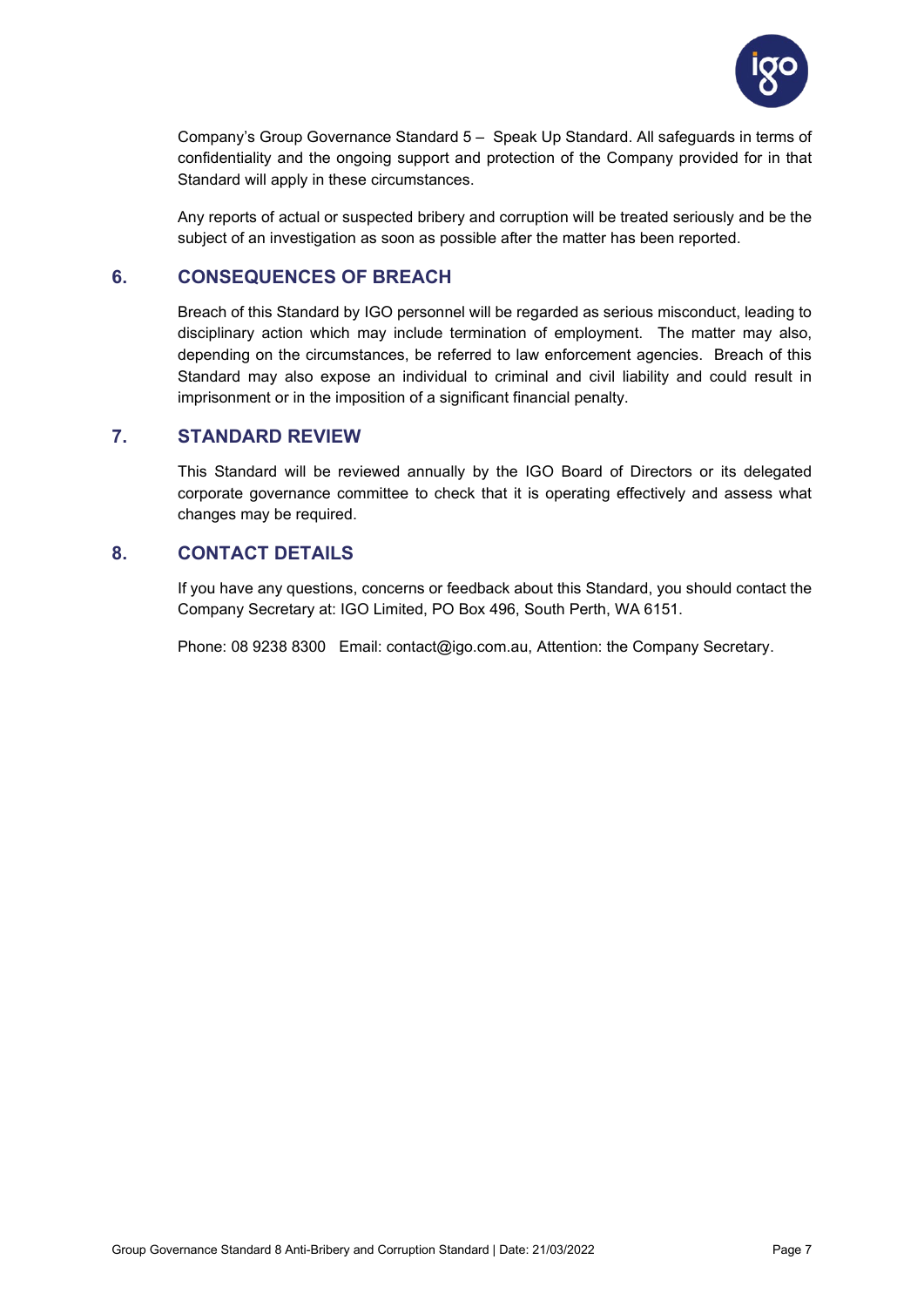

## <span id="page-9-0"></span>**9. APPENDIX 1: DEFINITIONS**

| Term                             | Meaning                                                                                                                                                                                                                                                                                                                                                                                                                                                                                                                                                                                             |  |
|----------------------------------|-----------------------------------------------------------------------------------------------------------------------------------------------------------------------------------------------------------------------------------------------------------------------------------------------------------------------------------------------------------------------------------------------------------------------------------------------------------------------------------------------------------------------------------------------------------------------------------------------------|--|
| Anti-bribery and Corruption Laws | the Criminal Code Act 1995 (Cth);<br>٠<br>the Foreign Corrupt Practices Act 1977 (US);<br>$\bullet$<br>the Bribery Act 2010 (UK);<br>٠<br>any other anti-corruption laws of the Commonwealth of<br>$\bullet$<br>Australia or any State or Territory of Australia (including<br>any applicable common law, law of equity, any written law,<br>statute, regulation or other instrument made under statute<br>or by any government agency);<br>any anti-corruption law of a country other than Australia<br>which applies to IGO, its business partners or third parties<br>operating on IGO's behalf. |  |
| bribery                          | The offering, authorising, promising, giving, receiving, soliciting, or<br>attempted offering, authorising, promising, giving, receiving,<br>soliciting, or anything of value, directly or indirectly, to improperly<br>influence the execution of an individual or organisation's public,<br>commercial or legal duties.                                                                                                                                                                                                                                                                           |  |
| corruption                       | Means dishonest activity in which a director, executive, manager,<br>employee or contractor of an entity acts contrary to the interests of<br>the entity and abuses his/her position of trust in order to receive<br>some personal gain or advantage for him or herself or for another<br>person or entity.                                                                                                                                                                                                                                                                                         |  |
| facilitation payment             | Means a small payment or other inducement provided to a<br>government official to secure or expedite a routine function that the<br>government official is ordinarily obliged to perform.                                                                                                                                                                                                                                                                                                                                                                                                           |  |
| Public and government official   | Means:<br>any politician, political party, party official or candidate of<br>political office;<br>any official, employee or representative of a domestic or<br>foreign government, government body or agency (e.g. an<br>employee of a state or federal regulator or government<br>department);<br>any official, employee or representative of a government-<br>owned or controlled entity (e.g. state-owned energy<br>companies);                                                                                                                                                                  |  |